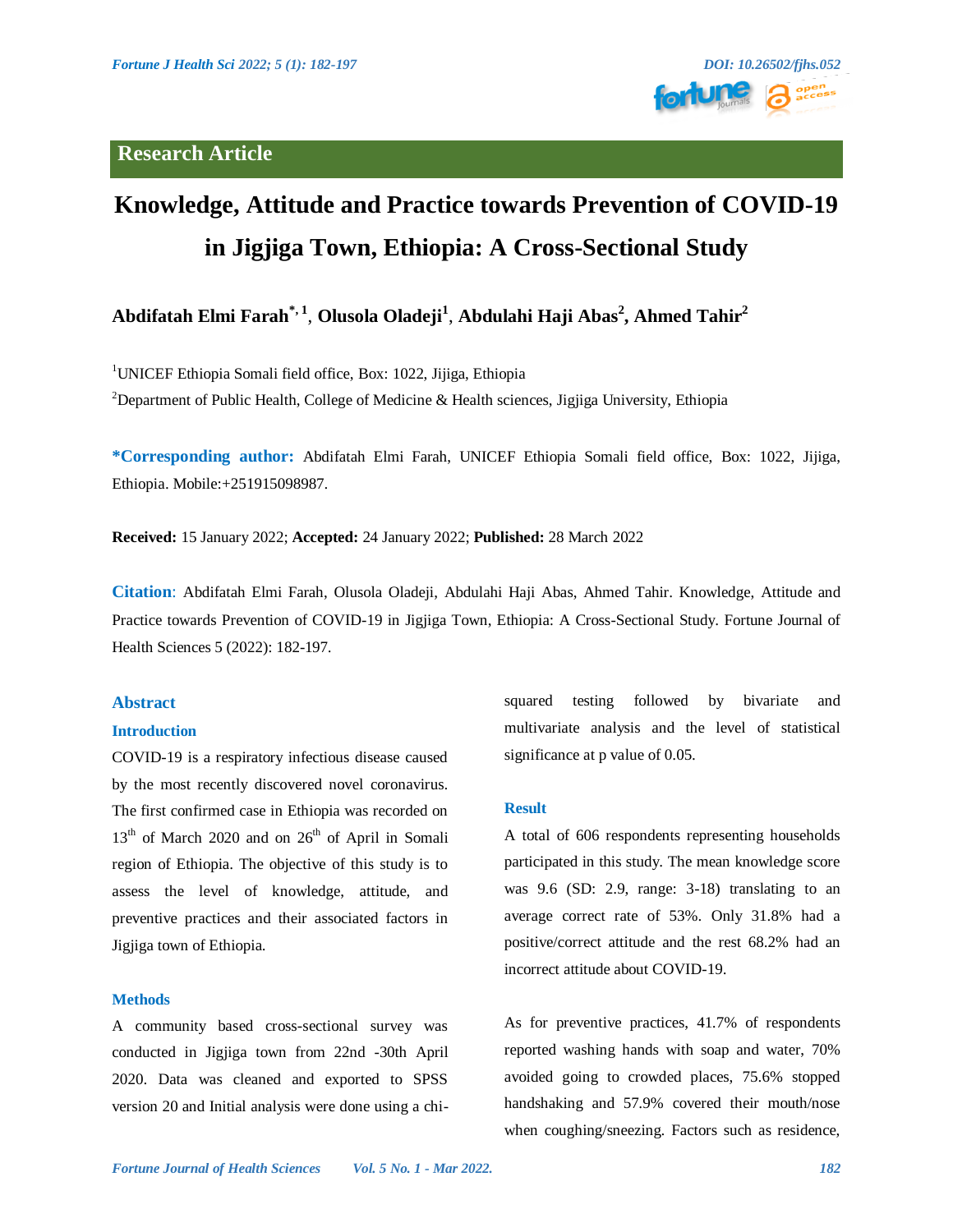education, number rooms, Knowledge score and attitude score have shown significant association with the preventive practices assessed.

## **Conclusion**

The knowledge, attitude and practice level towards COVID-19 is not optimum at household level in Jigjiga town. More community engagement targeting households is necessary to achieve an optimal behavioral change.

**Keywords:** Knowledge, Attitude, practice, COVID-19, Jigjiga, Ethiopia

## **1. Introduction**

Coronaviruses are a large family of viruses which may cause illness in animals or humans. In humans, several coronaviruses are known to cause respiratory infections ranging from common cold to more severe diseases such as Middle East Respiratory Syndrome (MERS) and Severe Acute Respiratory Syndrome (SARS). Corona virus disease 2019 (abbreviated as COVID-19) is a respiratory infectious disease caused by the most recently discovered novel coronavirus. This new virus and the disease were unknown before the outbreak began in December 2019 in the city of Wuhan, China [1].

Fever, tiredness and dry cough are the most common symptoms of COVID-19. Around 1 out of every 6 people who gets COVID-19 becomes seriously ill and develops difficulty breathing. Older people, and those with underlying medical problems like high blood pressure, heart problems or diabetes, are more likely to develop serious illness [1, 2]. The trend of case fatality rate (CFR) reported for COVID-19 has been typical for other emerging infectious diseases. The CFR was reported to be 15% (six of 41 patients)

in the initial period  $3$ , but this estimate was calculated from a small cohort of hospitalized patients. Subsequently, with more data emerging, the CFR decreased to between  $4.3\%$  and  $11.0\%$ ,  $[2, 4]$  and later to 3.4% [5]. The rate reported outside China in February 2020 was even lower (0·4%; two of 464) [6]. A major challenge with accurate calculation of the CFR is the denominator: the number of people who are infected with the virus. Asymptomatic cases of COVID-19, patients with mild symptoms, or individuals who are misdiagnosed could be left out of the denominator, leading to its underestimation and overestimation of the CFR [7, 8].

Globally, as of  $6<sup>th</sup>$  of August 2020, a total of 19, 131,120 confirmed cases and 714,873 deaths were reported with a CFR of 3.74%. The confirmed cases in Africa have exceeded one million (1,022,084) and deaths reached 22, 491 with an average CFR of 2.2% [9]. In Ethiopia, the first case was imported on  $13<sup>th</sup>$ March 2020 and up until  $7<sup>th</sup>$  of August 2020, a total of 21,452 confirmed cases, 9415 recoveries and 380 deaths (CFR of 1.77%) was reported. The outbreak then spread to sub-national regions including Amhara, Oromia, Diredawa although the epicenter remains Addis-Ababa—the capital of Ethiopia [10].

Countries in the WHO African region have been observed to have a lower risk of exposure which – varies across countries—than the rest parts of the world. Only 22% of the population of the continent is predicted to be affected coupled with widespread community transmission and fewer cases and deaths compared to other countries which is related to differences in personal vulnerabilities [11] and the combined effects of having a youthful population and favorable weather which appears compelling [12].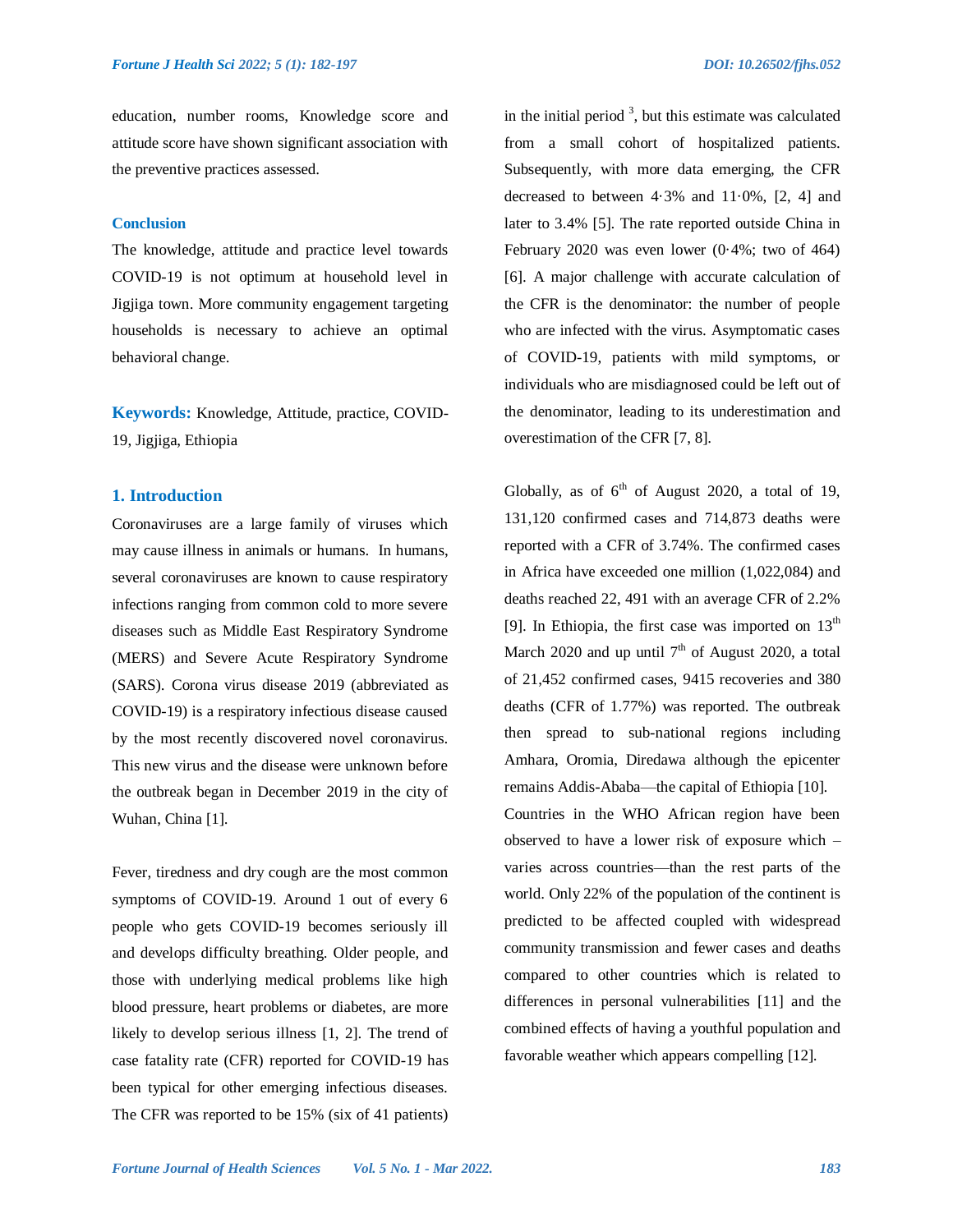As part of preparedness and response for any public health emergency, a multi-faceted approach is necessary for containment. A major lesson drawn from the major public health events that happened in the 21st century – including outbreaks of the SARS, MERS, influenza A(H1N1), and Ebola virus disease – is that Risk Communication and Community Engagement (RCCE) is part and parcel to success of preparedness and responses to health emergencies [13].

Every public health emergency comes with a new communication challenges and can benefit from lessons learned previously. The COVID-19 outbreak challenges public health systems and their ability to effectively communicate with their populations. Failure to communicate well leads to a loss of trust and reputation, economic impacts, and − in the worst case  $-$  loss of lives  $13-15$ . Along with increased fear about COVID-19, there is an unprecedented level of misconceptions and excessive misinformation (termed as Info-demics) circulating among the public faster than the pandemic itself that hinders adopting preventive behaviors. This contributes to negative effects including stigmatization and discrimination of people from areas affected by the outbreak [14, 15].

Community need to adhere and strictly comply to public health measures and practices given by health authorities which is affected largely by the KAP of people towards COVID-19 in accordance with KAP theory [16, 17]. Lessons learned from the SARS outbreak in 2003 suggest that knowledge and attitudes towards infectious diseases are associated with level of panic & emotion among the population, which can further complicate attempts to prevent the spread of the disease [18].

In a recent KAP study on COVID-19 in China, the COVID-19 knowledge score was significantly associated with a lower likelihood of negative attitudes and preventive practices towards COVID-2019 [19]. To better inform the COVID-19 response and get better containment efforts, it was necessary to conduct KAP assessment to demonstrate the level of knowledge, attitude and preventive practices being undertaken by residents of Jigjiga town as well as factors affecting adoption of preventive practices so that well informed strategy for risk communication and community engagement would be crafted.

## **2. Materials and Methods**

### **2.1 Study area and period**

The study was conducted in Jigjiga town—the capital of Somali region of Ethiopia—which is epicenter of COVID pandemic in the region between  $22<sup>nd</sup> -30<sup>th</sup>$ April 2020. It consists of 20 urban and 9 peri-urban kebeles (lowest administrative unit in Ethiopia).

#### **2.2 Study design**

A community based cross-sectional survey in Jigjiga town.

#### **2.3 Source population**

The source population was all people residing in Jigjiga town.

## **2.4 Study Population**

Were heads of households in 606 households randomly selected in Jigjiga.

#### **2.5 Sample size determination**

The sample size was calculated assuming COVID-19 knowledge level of 50% in the population at 95% confidence interval (since no study was done in Ethiopia at that time), a precision of 5% and a design effect of 1.5 using Dobson's formula to give a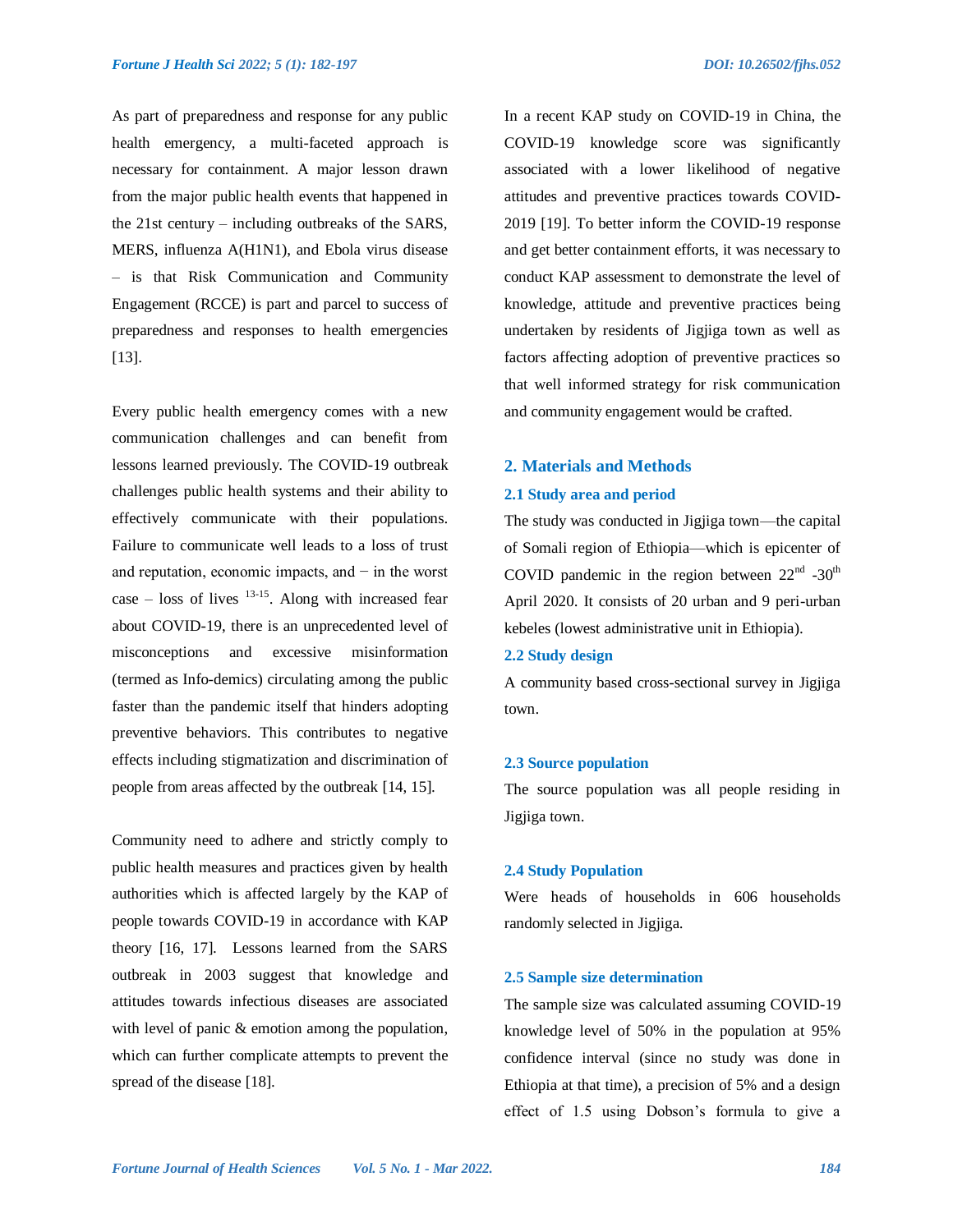minimum sample size of 576. Setting non-response rate at 5% gave the minimum sample size to be n=606 households.

#### **2.6 Sampling procedure**

A two-stage sampling procedure was applied to select clusters/kebeles and households respectively as depicted in Figure1.



**Figure1:** Schematic presentation of sampling procedure

## **2.7 Data instrument and measurement**

Adopted and structured questionnaire was used to collect data from respondents [13,20]. The questionnaire was adapted from various literature with some modification in line with the objectives of this study and to suit the local context. The questionnaire was first prepared in English, translated into Somali language, and then back translated to English to maintain consistency and pretested.

The data collectors (trained health professionals) administered the questionnaire through face-to-face interview after obtaining verbal consent from the households and maintaining use of personal protective equipment (face mask) and hand sanitizer. If a household head was absent, any member older than 18 years was replaced. If a compound had more than one household, a lottery method was applied to select only one household.

#### **2.8 Method of data analysis**

The data was exported to excel for clean-up and again exported to SPSS version 20 for further analysis. Knowledge was assessed using 12 questions related to COVID-19. Each answer was graded from 0 (incorrect answers) to 1 (correct answers). The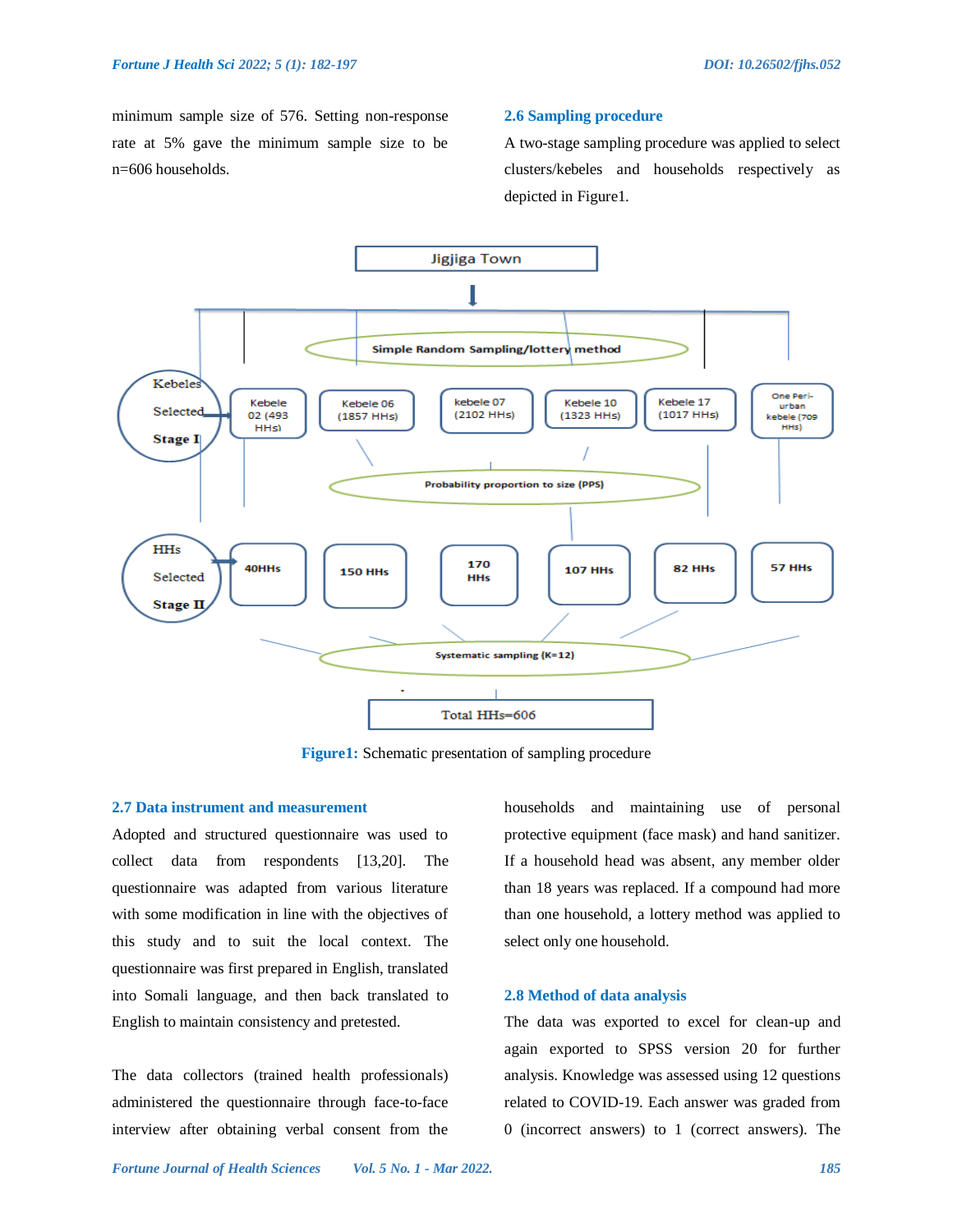maximum score a respondent could obtain was 18 and the minimum was 0. Based on the scores, 0-9 were classified as "poor knowledge", scores of 10-13 were classified as "moderate knowledge" and scores of 14-18 were classified as "good knowledge".

Attitudes towards COVID-19 were assessed using ten questions, each having three options (Agree, neutral/don't know, and disagree). 'Don't know' option was regarded as an incorrect response. Each answer was graded from 0 (incorrect answers) to 1 (correct answers). Any score below the median (correctly answered less than or equal to 5 questions) was labelled as having negative attitude and any score more than the median was labeled as positive attitude. Finally, Preventive practice was assessed using four yes/no questions a) washing hands with soap & water, b) going to crowded places, c) covering mouth/nose when sneezing/coughing and d) shaking hands in the weeks before the survey.

Initial analysis was a chi-squared testing followed by bivariate and multivariate analysis. Odds ratio (OR) with confidence intervals and p-values were calculated and tests of association for categorical variables were made. A logistic regression test to control confounding variables and identify associated factors was carried out. The output of the analysis was presented with odds ratio and the respective 95% confidence intervals and a P-value  $< 0.05$  considered as statistically significant.

## **2.9 Data quality assurance**

Data quality was assured through training of data collectors, questionnaire pretesting and continuous supervision during data collection. The completed questionnaires were checked each day for completeness, errors and consistency by supervisors

and principal investigators and regular feedback to enumerators.

## **2.10 Study variables**

#### Dependent variable

 Knowledge, Attitude, Practice towards COVID-19 prevention

Independent variables

 Socio-demographic variables**: -** Age, educational status, religion, income, marital status, ethnicity, occupation.

 Other factors**: -** Water availability, source of water, household size, number of rooms, ventilation etc.

## **3. Ethical Clearance**

Ethical clearance was granted by research committee of Jigjiga University College of medicine and health sciences in a letter referenced as: JJU/IHREC/031/2020. During data collection, oral consent was secured from each household head without which the study could not proceed. Data collectors maintained physical distancing and other preventive measures during data collection. During data entry and analysis, person identifying variables were omitted.

## **4. Result**

Table 1 show the socio-demographic profile of 606 respondents who participated in this study. The average age was 33.6 years with (standard deviation [SD] of 11.3, range of 18-73). Majority of the respondents (90.6%) lived in Jigjiga town, 9.4% were residents of a peri-urban kebele and close to half (48.3%) could not read or write while 20% have attended college level & above.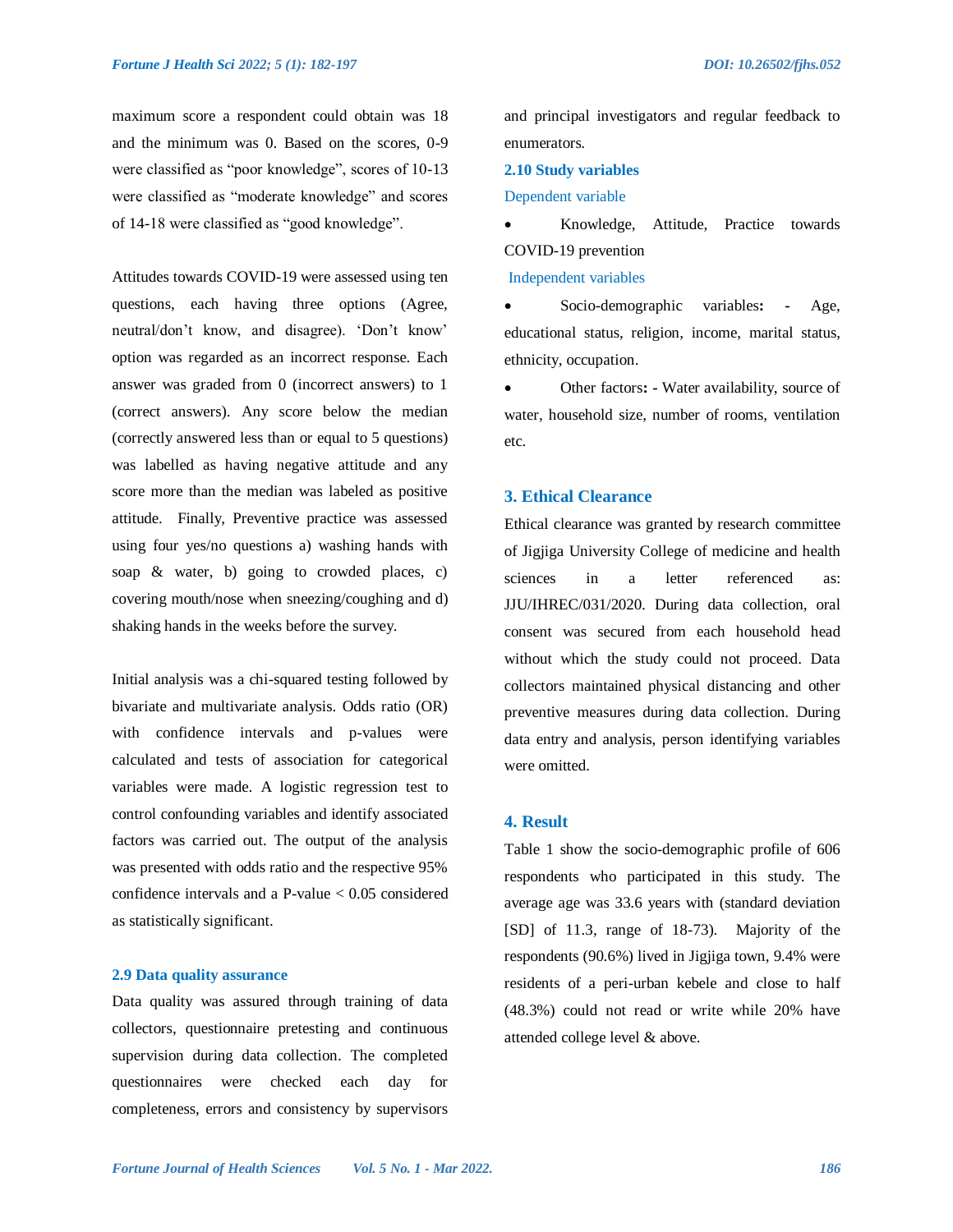**Table1:** Socio-demographic characteristics of the respondents

| <b>Characteristics</b>    | Frequency       | $\frac{0}{0}$    |
|---------------------------|-----------------|------------------|
| Age                       |                 |                  |
| < 19                      | 33              | 5.4              |
| $20 - 29$                 | 214             | 35.3             |
| $30 - 39$                 | 194             | 32               |
| $40 - 49$                 | 98              | 16.2             |
| $50-59$                   | 44              | 7.3              |
| $\geq 60$                 | 23              | $\overline{3.8}$ |
| Kebele                    |                 |                  |
| $\overline{10}$           | 107             | 17.7             |
| 17                        | 82              | 13.5             |
| $\overline{2}$            | 40              | 6.6              |
| 26 (peri-urban)           | $\overline{57}$ | 9.4              |
| $6\phantom{.}6$           | 150             | 24.8             |
| $\overline{7}$            | 170             | 28.1             |
| <b>Marital status</b>     |                 |                  |
| Single                    | 43              | 7.1              |
| Married                   | 419             | 69.1             |
| Divorced/widowed          | 144             | 23.8             |
| Religion                  |                 |                  |
| Islam                     | 530             | 87.5             |
| Christian                 | 76              | 12.5             |
| Ethnicity                 |                 |                  |
| Somali                    | 501             | 82.7             |
| Amhara                    | 74              | 12.2             |
| Oromo                     | $\overline{16}$ | $\overline{2.6}$ |
| Others                    | $\overline{15}$ | 2.5              |
| <b>Educational status</b> |                 |                  |
| Cannot read and write     | 293             | 48.3             |
| Primary level             | $80\,$          | 13.2             |
| Secondary level           | 112             | 18.5             |
| College and above         | 121             | 20               |
| Occupation                |                 |                  |
| Housewife                 | 264             | 43.6             |
| Government employee       | 53              | 8.7              |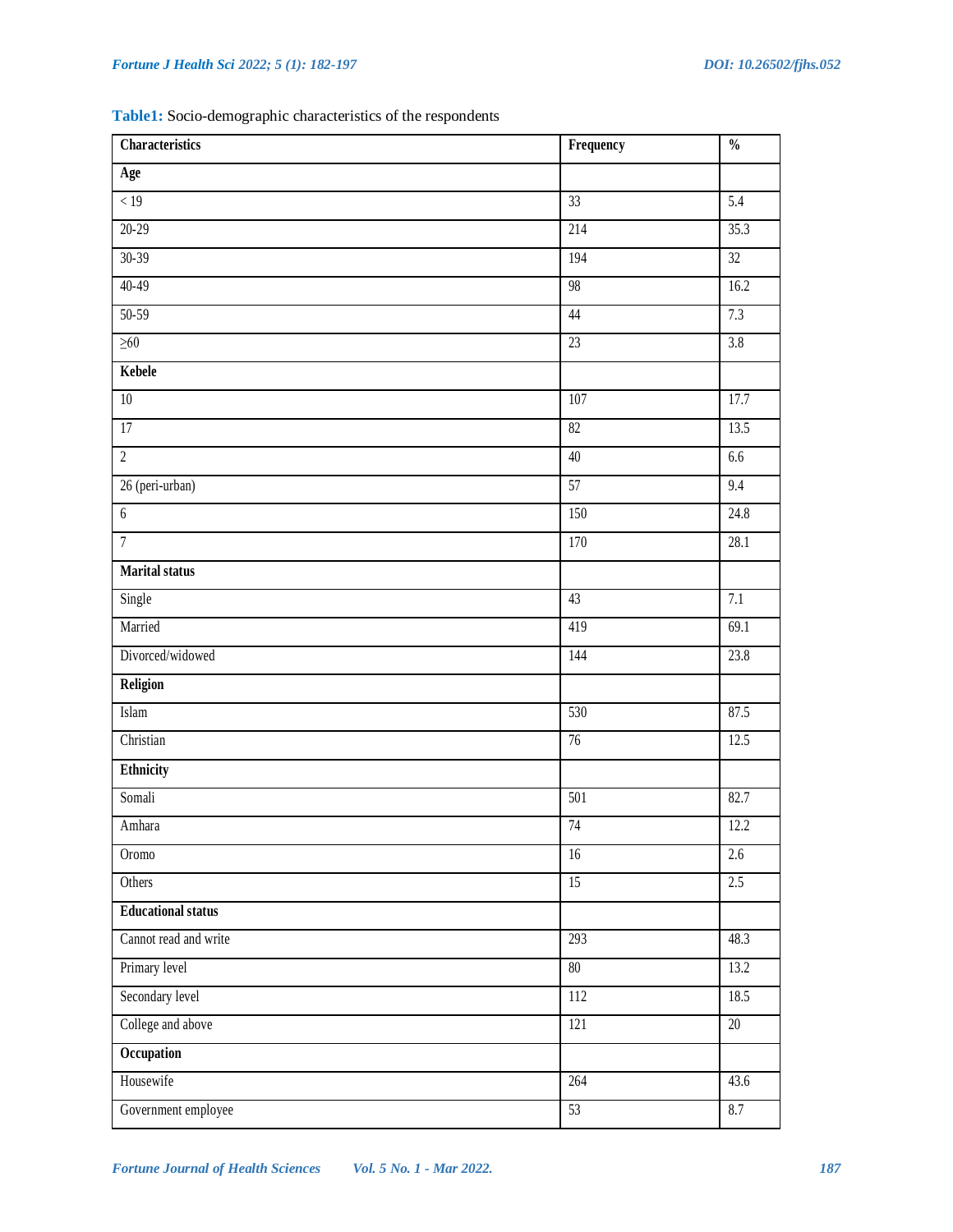| Daily laborer                         | 89              | 14.7             |
|---------------------------------------|-----------------|------------------|
| Merchant                              | 20              | 3.3              |
| Private employee                      | 59              | 9.7              |
| Street vendor                         | $\overline{27}$ | 4.5              |
| other                                 | 94              | 15.5             |
| Source of water                       |                 |                  |
| Birka*                                | $\overline{70}$ | 11.6             |
| Donkey-cart (Biyole)                  | 190             | 31.4             |
| Piped water in the dwelling           | 113             | 18.6             |
| Public tap (standpipe)                | 233             | 38.4             |
| Water consumption per day in litters? |                 |                  |
| 20L (1 Jerrican)                      | $\overline{39}$ | 6.4              |
| 40L (2 Jerican)                       | 53              | 8.7              |
| 60L (3 Jerican)                       | 121             | 20               |
| >60L                                  | 393             | 64.9             |
| <b>Monthly income</b>                 |                 |                  |
| $\leq 499$                            | $\overline{19}$ | $\overline{3.1}$ |
| 500-2000                              | 101             | 16.7             |
| 2001-3501                             | 139             | 22.9             |
| $\geq 3502$                           | 347             | 57.3             |
| Number of rooms                       |                 |                  |
| One                                   | 144             | 23.8             |
| Two                                   | 161             | 26.6             |
| Three or more                         | 301             | 49.7             |
| <b>Household size</b>                 |                 |                  |
| One                                   | $26\,$          | 4.3              |
| $\operatorname{Two}$                  | 47              | 7.8              |
| Three                                 | $\overline{56}$ | 9.2              |
| Four                                  | 62              | 10.2             |
| Five                                  | 70              | 11.6             |
| Six                                   | 77              | 12.7             |
| seven                                 | 68              | 11.2             |
| Eight                                 | 68              | 11.2             |
| Nine or more                          | 132             | 21.8             |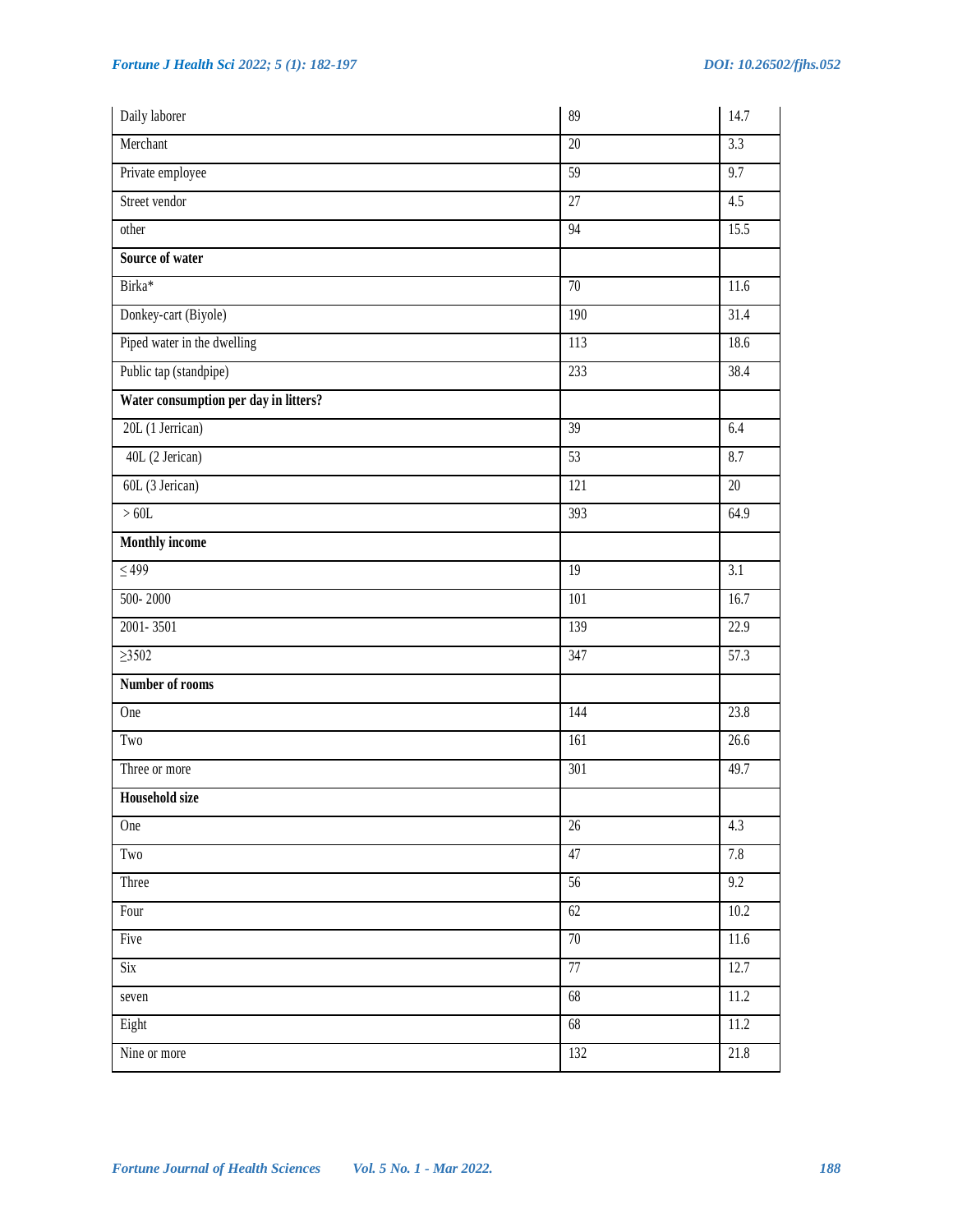As shown in Table 2, the knowledge of the respondents on COVID-19, the mean knowledge score was 9.6 (SD: 2.9, range: 3-18) translating to an average correct rate of 53% (9.6/18\*100) that ranged from 16.7-100%. About 55.2% of the participants scored below the median and were categorized as having a low knowledge score, while 36.3% and 11.4% were categorized as having moderate and high knowledge score respectively. In terms of source of information, most participants heard of COVID-19 from Television/radio (69.6%) followed by social media (17.5%) and the least sources of information were religious leaders (1.5%) and town criers (0.8%).

Fever, cough, and shortness of breath were most cited symptoms of COVID-19 by 411(68%), 446 (74%) and 135 (22%) of the respondents respectively. A higher proportion of respondents (98.8%) knew that COVID-19 is transmitted from person-to-person. Majority 495 (81.7%) of the respondents mentioned that older people aged 65 years and above & People of any age with underlying medical problems are at higher risk for suffering from COVID-19. Threehundred forty-one (56.3%) knew that frequent handwashing with soap & water is a way of preventing COVID-19 and only 33 (5.4%) knew that cleaning frequently touched surfaces and objects is among the preventive ways too.

|                                                                                                                                                | Frequency (%)         |                   |  |
|------------------------------------------------------------------------------------------------------------------------------------------------|-----------------------|-------------------|--|
| Variable (n=606)                                                                                                                               | <b>Correct</b><br>(%) | Incorrect $(\% )$ |  |
| Have you ever heard of corona virus disease?                                                                                                   | 606 (100%)            | 0.00%             |  |
| Knowledge about symptoms of COVID-19?                                                                                                          |                       |                   |  |
| Fever                                                                                                                                          | 411 (68%)             | 195 (32%)         |  |
| cough                                                                                                                                          | 446 (74%)             | 160 (26%)         |  |
| Shortness of breath                                                                                                                            | 135 (22%)             | 471 (78%)         |  |
| knowledge about ways of transmission?                                                                                                          |                       |                   |  |
| Is it transmitted from person to person?                                                                                                       | 599<br>$(98.8\%)$     | $7(1.2\%)$        |  |
| Droplet from infected person via sneezing, coughing                                                                                            | 379<br>(62.5%)        | 227 (37.5%)       |  |
| Direct contact with infected people like shaking hands                                                                                         | 430 (71%)             | 176 (29%)         |  |
| Touching contaminated object/surfaces then touching eyes, nose, mouth                                                                          | 59 (9.7%)             | 547 (90.3%)       |  |
| Knowledge about who is at higher risk for COVID-19?                                                                                            |                       |                   |  |
| Older people aged 65 years and above $\&$ People of any age with underlying<br>medical problems like Hypertension, DM, cancer, rental failure. | 495<br>(81.7%)        | 111 (18.3%)       |  |
| Knowledge about ways of prevention                                                                                                             |                       |                   |  |
| Avoiding close contact with an infected person                                                                                                 | 164 (27%)             | 442 (72.9%)       |  |
| Avoiding overcrowded areas                                                                                                                     | 224 (37%)             | 382 (63%)         |  |
| Staying at home when sick                                                                                                                      | 223<br>$(36.8\%)$     | 383 (63.2%)       |  |
| Frequent handwashing with soap & water                                                                                                         | 341<br>$(56.3\%)$     | 265 (43.7%)       |  |
| Cleaning frequently touched surfaces and objects.                                                                                              | 33 (5.4%)             | 573 (94.6%)       |  |
| Knowledge on what to do if someone gets sick?                                                                                                  |                       |                   |  |

**Table 2:** Frequency distribution of knowledge towards COVID-19 in Jigjiga town, April 2020 (n=606)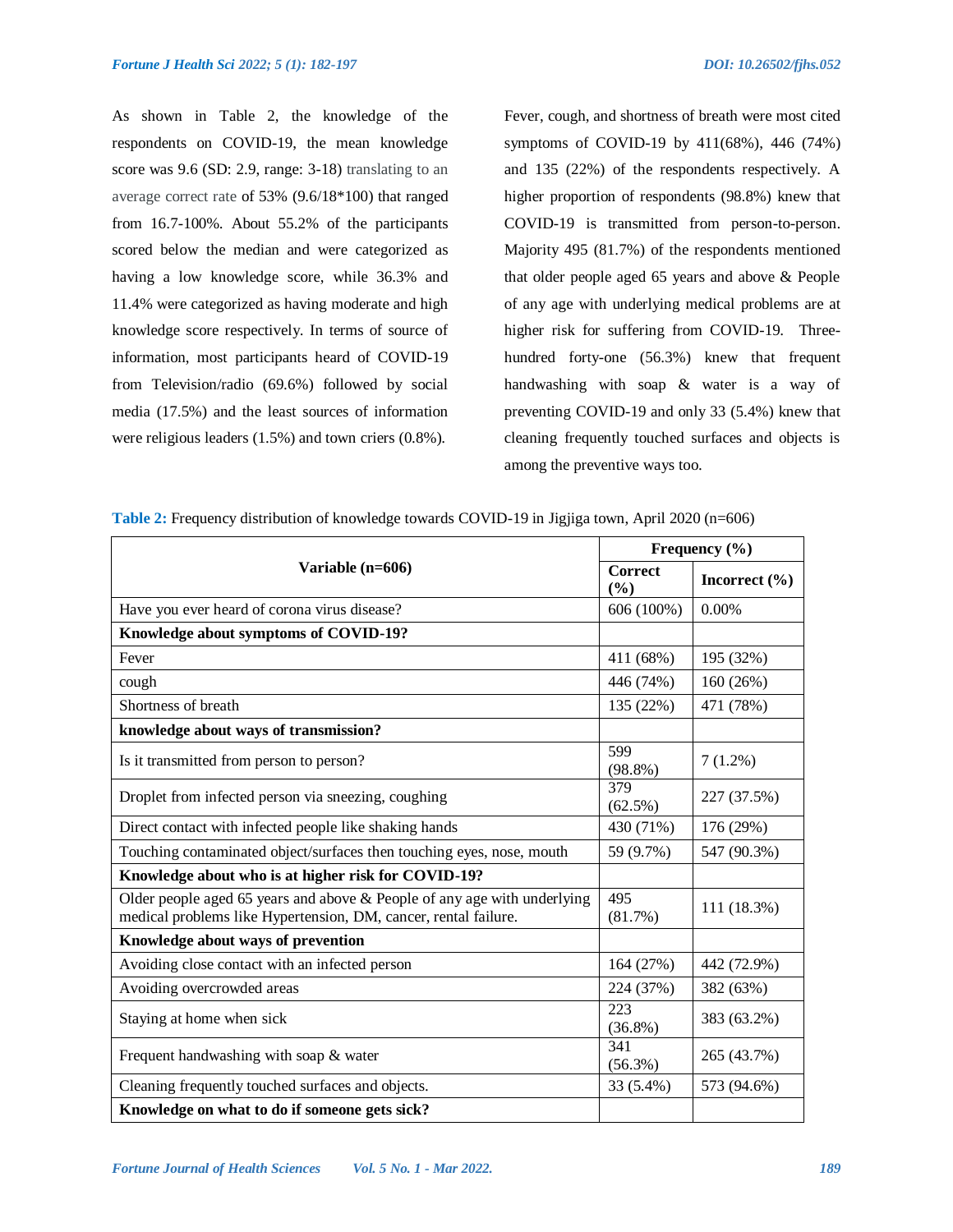| Isolate him/herself from other people at home or at work | 191<br>(31.5%)    | 415 (68.5%) |
|----------------------------------------------------------|-------------------|-------------|
| Seek medical help from the nearest health facility       | 367<br>$(60.6\%)$ | 239 (39.4%) |
| Call the hot-line telephone to get guidance              | 153<br>(25.2%)    | 453 (74.8%) |
| Go to a traditional healer                               | 558<br>$(92.1\%)$ | 48 (7.9%)   |
| Quartiles of correct answers (of 18 items)               |                   |             |
| Quartile $1(0 - 25\%)$                                   | $1 - -4$          |             |
| Quartile2 [25-50%]                                       | $5 - 9$           | 52.30%      |
| Quartile3 [50-75%]                                       | $10 - 13$         | 36.30%      |
| Quartile4 [75-100%]                                      | $>=14$            | 11.40%      |
| Seek medical help from the nearest health facility       | 367<br>$(60.6\%)$ | 239 (39.4%) |
| Call the hot-line telephone to get guidance              | 153<br>$(25.2\%)$ | 453 (74.8%) |
| Go to a traditional healer                               | 558<br>$(92.1\%)$ | 48 (7.9%)   |
| Quartiles of correct answers (of 18 items)               |                   |             |
| Quartile $1(0 - 25\%)$                                   | $1 - -4$          |             |
| Quartile2 [25-50%]                                       | $5 - 9$           | 0.523       |
| Quartile3 [50-75%]                                       | $10 - 13$         | 0.363       |
| Quartile4 [75-100%]                                      | $>=14$            | 0.114       |

Table 3 shows the attitude of the respondents; majority (74.4%) believed that everyone in the community regardless of their status can acquire COVID-19. However, only 116(19.1%) believed that COVID-19 was not caused by a punishment from God and a little more than half (54.8%) have had a

correct attitude that COVID-19 cannot be transmitted by the bite of mosquito. On scoring for attitude, only 31.8% were identified as having positive attitude and the rest 68.2% were labeled as having negative attitude towards COVID-19.

|  | Table 3: Frequency distribution of Attitude towards COVID-19 in Jigjiga town, April 2020 (n=606) |  |
|--|--------------------------------------------------------------------------------------------------|--|
|  |                                                                                                  |  |
|  |                                                                                                  |  |

|                                                                                                                                        | Frequency $(\% )$ |                   |                                                              |  |
|----------------------------------------------------------------------------------------------------------------------------------------|-------------------|-------------------|--------------------------------------------------------------|--|
| <b>Attitude</b>                                                                                                                        | Correct $(\% )$   | Incorrect $(\% )$ | Neutral (Don't<br>$\text{know}$ ) $\left(\frac{9}{6}\right)$ |  |
| Do you think the cause of corona virus disease is a punishment<br>from God?                                                            | 116(19.1)         | 469(77.4)         | 21(3.5)                                                      |  |
| Do you think that everybody in the community (irrespective of<br>their religion, social status etc.) can acquire corona virus disease? | 451(74.4)         | 100(16.5)         | 55(9.1)                                                      |  |
| Do you think eating garlic can help prevent infection with corona<br>virus disease?                                                    | 127(21)           | 377(62.2)         | 102(16.8)                                                    |  |
| Do you think Corona virus affects only older people but not<br>younger people?                                                         | 455(75.1)         | 103(17)           | 48(7.9)                                                      |  |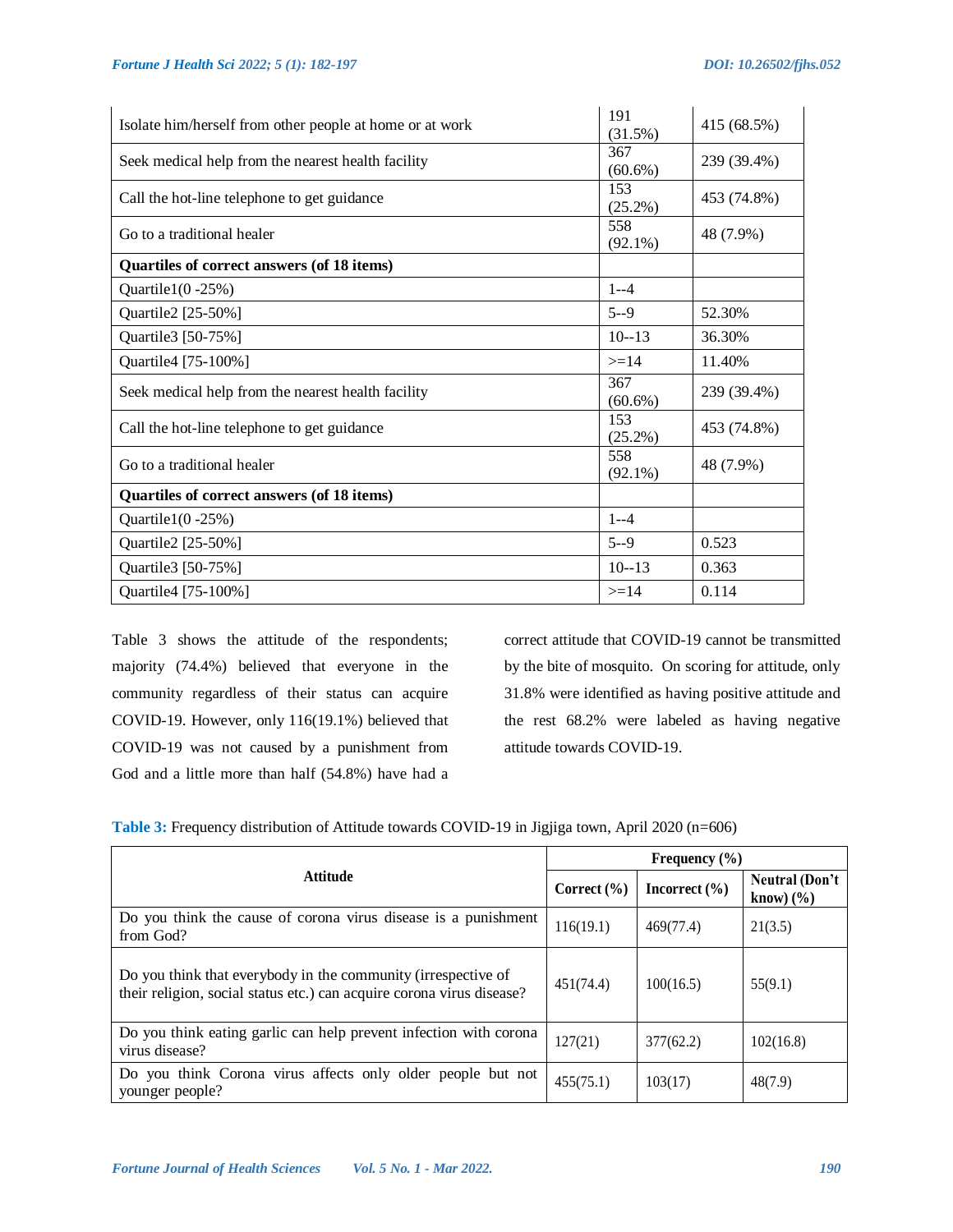| Do you think most people can overcome if they contract from<br>Corona virus disease? | 447(73.8)  | 84(13.9)   | 75(12.4)   |
|--------------------------------------------------------------------------------------|------------|------------|------------|
| One can get infected by eating certain foods like eggs, chicken and<br>meat.         | 209(34.5)  | 249(41.1)  | 148(24.4)  |
| The corona virus cannot survive in high temperature areas.                           | 243(40.1)  | 195 (32.2) | 168(27.7)  |
| Taking hot bath can prevent from getting infected                                    | 246(40.6)  | 162(26.7)  | 198 (32.7) |
| The corona virus can be transmitted through mosquito.                                | 332 (54.8) | 205(33.8)  | 69(11.4)   |
| Everyone should wear a mask                                                          | 156(25.7)  | 421(69.5)  | 29(4.8)    |

With regards to preventive practices, 255 (41.7%) respondents reported washing hands with soap and water and 424 (70%) avoided going to crowded places in the week preceding the study. Three out of every four respondent (75.6%) stopped handshaking

and 57.9% covered their mouth/nose when coughed/sneezed. Preventive practices have shown variations across different socio-demographic and household factors after running multi-variate logistic regression to control confounding (Table4).

| Table 4: Factors associated with COVID-19 preventive practice in Jigjiga town, April 2020 ( $n = 606$ ) |  |  |  |  |
|---------------------------------------------------------------------------------------------------------|--|--|--|--|
|---------------------------------------------------------------------------------------------------------|--|--|--|--|

|                           | <b>Covered mouth when</b><br>coughing/sneezing |                  | Wash hands with water and soap |                    |
|---------------------------|------------------------------------------------|------------------|--------------------------------|--------------------|
|                           | COR (95% CI)                                   | AOR (95% CI)     | COR (95% CI)                   | AOR (95% CI)       |
| <b>Kebele</b>             |                                                |                  |                                |                    |
| $\overline{2}$            | 1                                              | $\mathbf{1}$     | $\mathbf{1}$                   | $\mathbf{1}$       |
| 6                         | 1.26(0.55, 2.85)                               | 1.75(0.57, 5.35) | 3.06 (1.32,7.08)               | 2.70 (0.92, 7.92)  |
| $\overline{7}$            | 1.13(0.61, 2.08)                               | 0.46(0.16, 1.31) | 2.60(1.13,5.99)                | 3.68(1.25, 10.85)  |
| 10                        | 0.42(0.23, 0.78)                               | 0.31(0.12, 0.82) | 4.560(1.92,10.81)              | 3.23(1.18, 8.80)   |
| 17                        | 0.33(0.16, 0.64)                               | 0.22(0.08, 0.58) | 8.15 (3.31,20.06)              | 8.72 (3.16, 24.11) |
| 26 (Peri-urban)           | 0.41(0.21.0.83)                                | 0.74(0.12, 4.55) | 0.07(0.01, 0.59)               | 0.16(0.01, 2.13)   |
| Age                       |                                                |                  |                                |                    |
| < 19                      | $\mathbf{1}$                                   |                  | $\mathbf{1}$                   |                    |
| $20 - 29$                 | 1.76(0.73, 4.27)                               |                  | 1.05(.49, 2.23)                |                    |
| 30-39                     | 2.77(1.15, 6.71)                               |                  | 1.22(.57, 2.60)                |                    |
| 40-49                     | 4.75(1.88, 11.98)                              |                  | 1.15(.52, 2.58)                |                    |
| 50-59                     | 4.88(1.75, 13.63)                              |                  | 0.97(0.38, 2.44)               |                    |
| $\geq 60$                 | 8.49(2.51,28.72)                               |                  | 0.82(0.27, 2.48)               |                    |
| <b>Region</b>             |                                                |                  |                                |                    |
| Islam                     | 1.06(.65, 1.73)                                |                  | 1.379(.85,2.23)                |                    |
| Christian                 | 1                                              |                  | 1                              |                    |
| <b>Educational status</b> |                                                |                  |                                |                    |
| Cannot read and write     | 1                                              | 1                | 1                              |                    |
| Primary level             | 0.14(.08, .24)                                 | 0.29(0.14, 0.65) | 3.24(2.09, 5.04)               |                    |
| Secondary level           | 0.12((.06, .23))                               | 0.21(0.10, 0.44) | 1.63(.98, 2.69)                |                    |
| College and above         | 0.38(0.24, 0.60)                               | 0.53(0.27, 1.03) | 1.28(.821, 2.02)               |                    |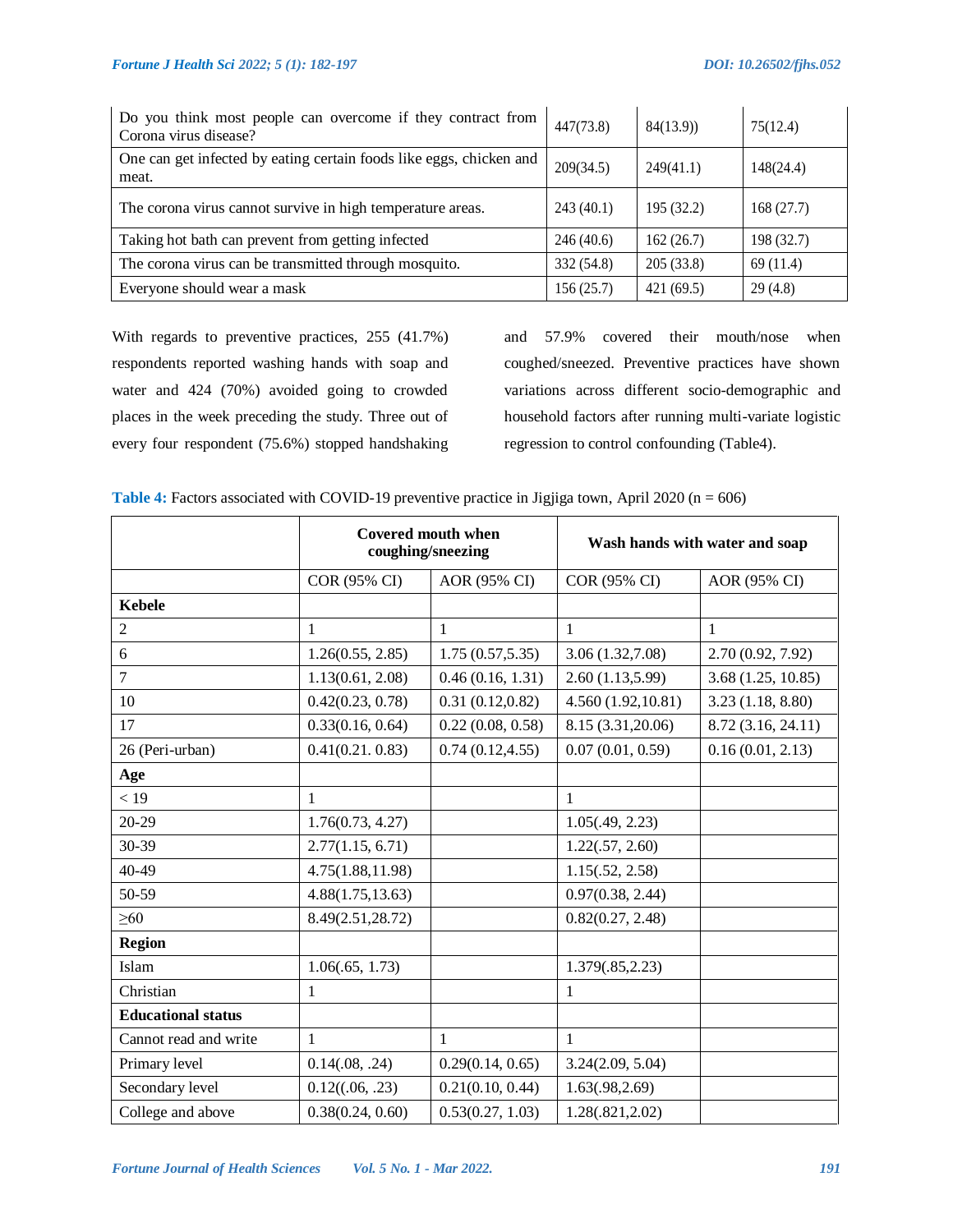| Source of water             |                   |                  |                   |                   |
|-----------------------------|-------------------|------------------|-------------------|-------------------|
| Birka                       | 1                 |                  |                   |                   |
| Donkey-cart (Biyole)        | 0.93(0.54, 1.61)  |                  | 4.72(2.21, 10.06) |                   |
| Piped water in the dwelling | 0.43(0.23, 0.81)  |                  | 4.65(2.10, 10.29) |                   |
| Public tap (standpipe)      | 0.78(0.46, 1.33)  |                  | 7.19(3.41,15.17)  |                   |
| Occupation                  |                   |                  |                   |                   |
| Housewife                   | 0.86(0.36, 2.05)  |                  | 0.78(0.32, 1.92)  |                   |
| Government employee         | 0.076(0.02, 0.27) |                  | 2.80(1.07, 7.31)  |                   |
| Daily laborer               | 0.93(0.42, 2.05)  |                  | 1.17(0.52, 2.66)  |                   |
| Merchant                    | 0.93(0.29, 2.95)  |                  | 0.91(0.27, 3.05)  |                   |
| Private employee            | 0.43(0.18, 1.04)  |                  | 0.68(0.27, 1.68)  | 0.32(0.11, 0.94)  |
| Street vendor               | 0.55(0.22, 1.38)  |                  | 3.58(1.38, 9.28)  |                   |
| Other                       | $\mathbf{1}$      |                  | $\mathbf{1}$      |                   |
| <b>Monthly income</b>       |                   |                  |                   |                   |
| $\leq 499$                  | 1                 |                  | 1                 |                   |
| 500-2000                    | 2.21(.78, 6.27)   |                  | 0.79(0.27, 2.29)  |                   |
| 2001-3501                   | 1.376((.49, 3.84) |                  | 1.46(.52, 4.07)   |                   |
| $\geq 3502$                 | 1.54(.57, 4.14)   |                  | 1.94(.72, 5.23)   |                   |
| <b>Number of rooms</b>      |                   |                  |                   |                   |
| One                         | 1                 |                  |                   |                   |
| Two                         | 0.74(0.47, 1.16)  | 0.68(0.37, 1.25) | 2.52(1.46, 4.36)  | 2.27(1.21, 4.27)  |
| Three or more               | 0.43(0.29, 0.65)  | 0.38(0.21, 0.72) | 6.94(4.23, 11.38) | 6.47(3.50, 11.97) |
| <b>Knowledge score</b>      |                   |                  |                   |                   |
| Low                         | 1                 | 1                | 1                 |                   |
| Moderate                    | 1.81(1.28, 2.57)  | 0.78(0.41, 1.53) | 0.35(0.45, 0.51)  |                   |
| High                        | 0.09(0.032, 252)  | 0.08(0.02, 0.28) | 0.88(0.53, 1.49)  |                   |
| <b>Attitude score</b>       |                   |                  |                   |                   |
| Poor Attitude               | 1                 | $\mathbf{1}$     | $\mathbf{1}$      |                   |
| Good Attitude               | 0.21(0.14, 0.32)  | 0.44(0.26, 0.72) | 2.42(1.71, 3.44)  | 1.64(1.04, 2.56)  |

## **4.1 Covered mouth when coughing/sneezing**

Significant association was observed between covering mouth/nose during coughing/sneezing and residence, education, number of rooms, knowledge score and attitude score. Respondents residing in kebele #06 of the town had more odds  $(AOR=1.75(0.57,5.35))$  to cover their mouth/nose when coughing/sneezing as compared to the rest of kebele residents. Respondents with a formal education, living more than two rooms (0.68(0.37,1.25)), having had moderate & high

knowledge score (AOR=0.78(0.41,1.53)), and having a good attitude score (AOR=0.44(0.26,0.72)) had less odds to cover their mouth/nose when coughed/sneezed.

## **4.2 Washing hands with water and soap:**

People residing in Kebele #17 of the town—had more odds (8.72) to wash hands with soap & water (AOR=8.72 (3.16, 24.11)) while residents of the semi-urban kebele/area (AOR=0.16 (0.01, 2.13)) and respondents who were 'private employees' were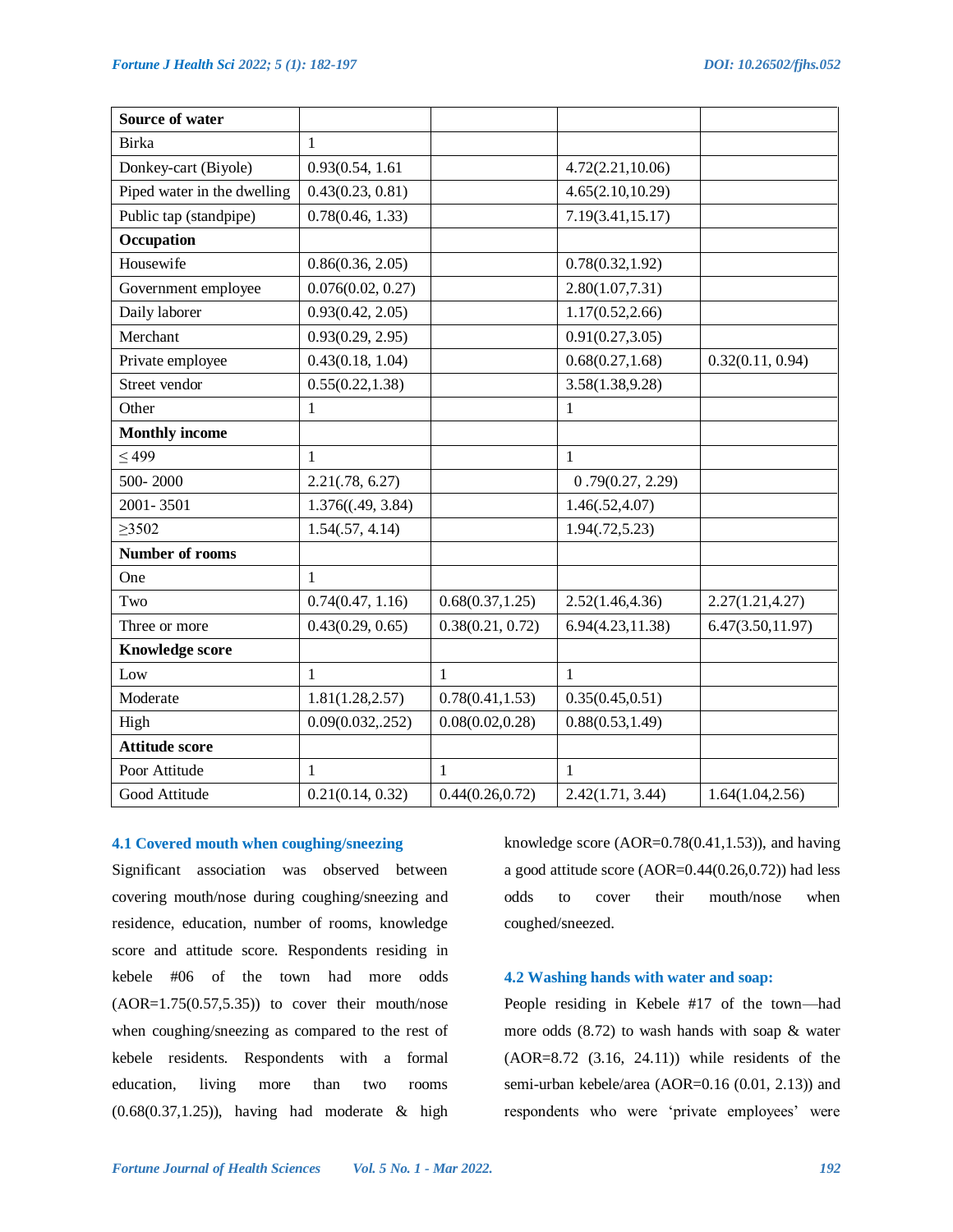found to have less odds  $(AOR=0.32 (0.11, 0.94))$  of washing hands with soap and water. Living more than two rooms and having a good attitude score  $(AOR=1.64 (1.04, 2.56))$  were also found to have significant association with hand washing.

## **4.3 Going to crowded places**:

Residents of semi-urban (kebele #26) were 3.94 times more likely to go to crowded places compared to the residents of main town and showed significant association (AOR=3.94(1.59, 9.77)). Occupation wise, housewives were found to have independent association with going to crowded places as compared to other types of occupations  $(AOR=1.12(0.43, 2.90))$  unlike all other occupation types listed in this study.

#### **4.4 Shaking hands:**

Hand shaking was significantly associated with the number of rooms**,** whereby respondents having two or more rooms in their houses were twice more likely to shake hands when met with people/friends (AOR=2.14(1.15, 3.96)).

## **5. Discussion**

This study found out a mean knowledge score of 9.6 (SD: 2.9, range: 3-18) which translates to an average correct rate of 53%. Furthermore, 55.2% of the participants had a low/poor knowledge score, while 36.3% and 11.4% were categorized as having moderate and high knowledge score respectively. This finding of low mean knowledge score is comparable with a study in Bangladesh (54.87%) [21] but less than a similar studies in Ethiopia [22], Tanzania (84.4%) [23], Paraguay (62%) [24], Malaysia (80.5%) [25], Saudi-Arabia (81.64%) [26] and that of china whose mean knowledge score was 90% correct rate<sup>19</sup>. This low average knowledge

score in our study could possibly be related to the very characteristics of the sample where 48.3% of the respondents could not read or write and obviously there is a positive association between knowledge level and educational background. On the other hand, knowledge of fever (68%) and cough (74%) as symptoms of COVID-19 was high, however, difficulty of breathing was only mentioned by 22% of respondents even though this is a sign of very severe infection. This goes in tandem with a study in Kenya which has reported a lower knowledge (42%) for difficulty of breathing as a symptom of COVID-19 [27].

The study also found that only 31.8% had positive/correct attitude about COVID-19 compared to a study in Iran which reported a higher attitude score of 90% which much higher than our study [28]. Only 116 (19.1%) believed that COVID-19 was not caused by a punishment from God and 40.6% indicated taking hot bath could prevent from contracting COVID-19. Similar finding is reported from a study in Syria [29]. Despite differences in the methodology of attitude assessment, however, the poor attitude scores in our study could likely be due to the lower level of knowledge score reported.

As for preventive practices, 41.7% of respondents reported hand washing practice with soap & water weeks preceding the survey which is much lower compared to other studies in Ethiopia (73.38%, 98.4%,) [29, 30] Philippines [30], Saudi Arabia 73.08% [26], and Syria [29]. Hand washing practice was significantly associated with residence, occupation, number of rooms for living and having good attitude score. In line with that, respondents living more than two rooms and with a good attitude score were more likely to have practiced hand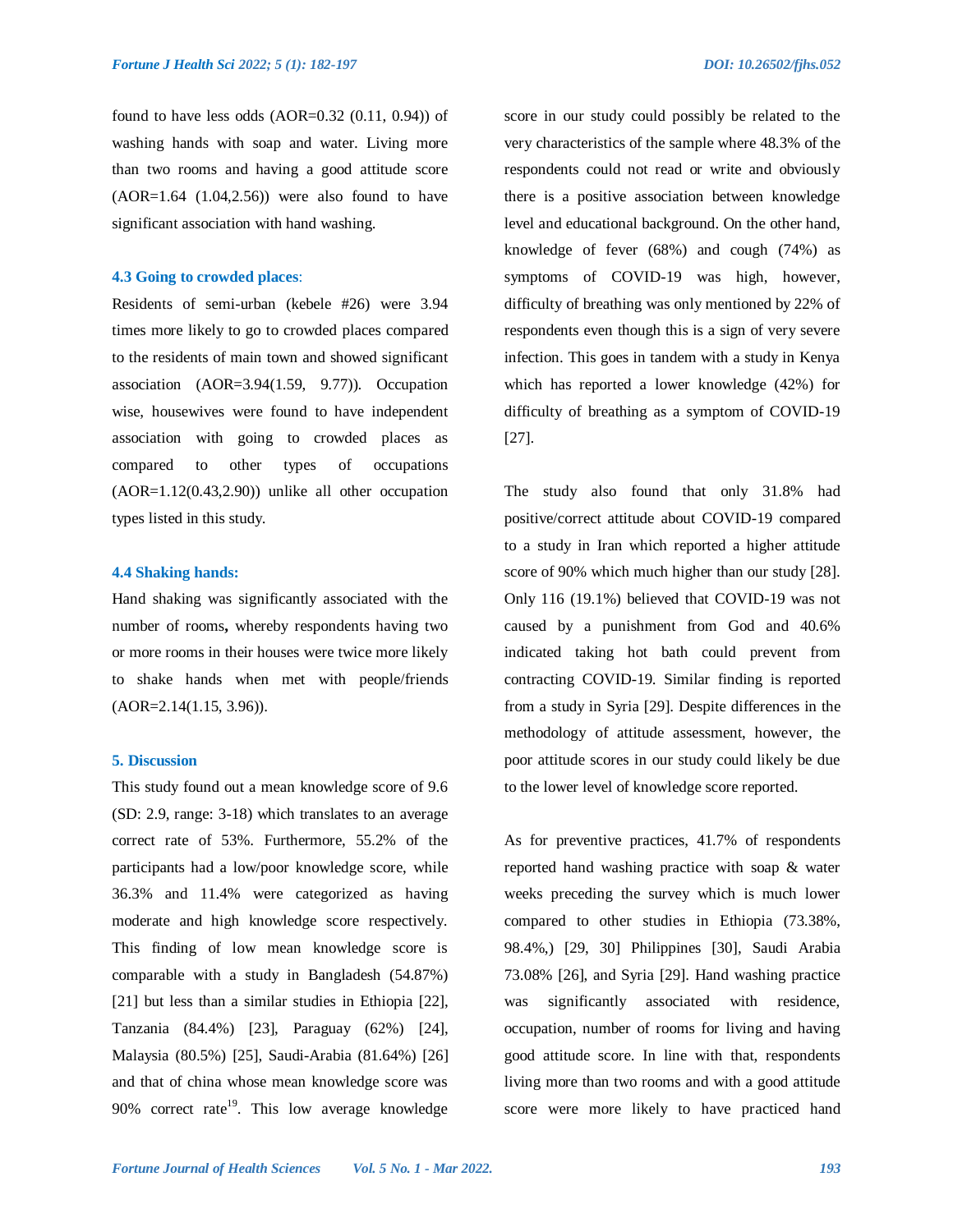washing. Similarly, the odds of hand washing practice were higher in the main town as compared to the semi-urban area and private employees. This might be related to the poor access of semi-urban households and private employees to water as the commonest sources of water reported in this study was public tap and donkey cart.

The practice of avoiding crowded places in the weeks preceding the survey was relatively high (70%) in our study which is higher than what is reported by studies in Ethiopia [31] and Philippines [30]. It is however lower than studies done Tanzania (77%) [23] KSA (88%) [26] and Paraguay (88.35%) [24]. Factors that affected practice for going to crowded places were residence and occupation. Occupation wise, housewives tended to go to overcrowded areas as compared to other types of occupations. This could possibly be that housewives mostly go out to shopping markets (vegetable & meat markets) which tend to overcrowd. Similarly, the commonest source of water found in this study was a shared public tab which poses a risk for overcrowding (e.g. when queuing and collecting) and isolation (e.g. the need to leave the house to collect water).

Our study also revealed that avoidance of handshaking practice was 75.6% which is higher than the findings in studies in Ethiopia (65.96%) [31], Philippines (62.9%) [30] and Syria (73%) [29] and Saudi Arabia (88%) [26]. Handshaking practice was significantly associated with the number of rooms a household possessed, consequently, respondents having two or more rooms in their houses had more odds to have engaged handshaking whenever they met with people/friends compared to households with a single room. Possible explanation could be that more rooms might mean having an extended family

and might have been influenced by local cultural practices of interaction and visiting. The mean number of rooms in this study was 2.9 and the mean household size was 6.2 which is a little higher than the average urban residents of Ethiopia with 2.5 rooms and five family members [32].

There is some notable variation between the level of knowledge on preventive/transmission ways of COVID-19 and adopting some positive practices. For instance, knowledge on frequent handwashing as a preventive method for COVID-19 was 56.3% but its practice was 41.7%. This could suggest that while knowledge is necessary for adopting a practice, it is not sufficient factor because of other enabling factors needed to be in place for a practice to prevail which is similar to the findings in studies in Ethiopia and Philippines [22, 30]. Conversely, the practice of avoiding crowded places and avoidance of handshaking was higher than its corresponding level of knowledge, this could have been due to the enforcement of public wide measures by the government like avoidance of overcrowded areas, cessation of handshaking and closure of congregation places such as mosques during the study period

We interviewed heads of households and/or any member 18 years and older who was present. This limits our understanding of different members of the household. The other limitation was that we relied mostly on self-reported, instead of observed practices except hand washing and we were unable to verify whether this measure was affected by social desirability bias. As the cases of the pandemic increased, public health messaging has likewise intensified since the survey was conducted, thus, the results of this study may not necessarily reflect current KAP towards COVID-19.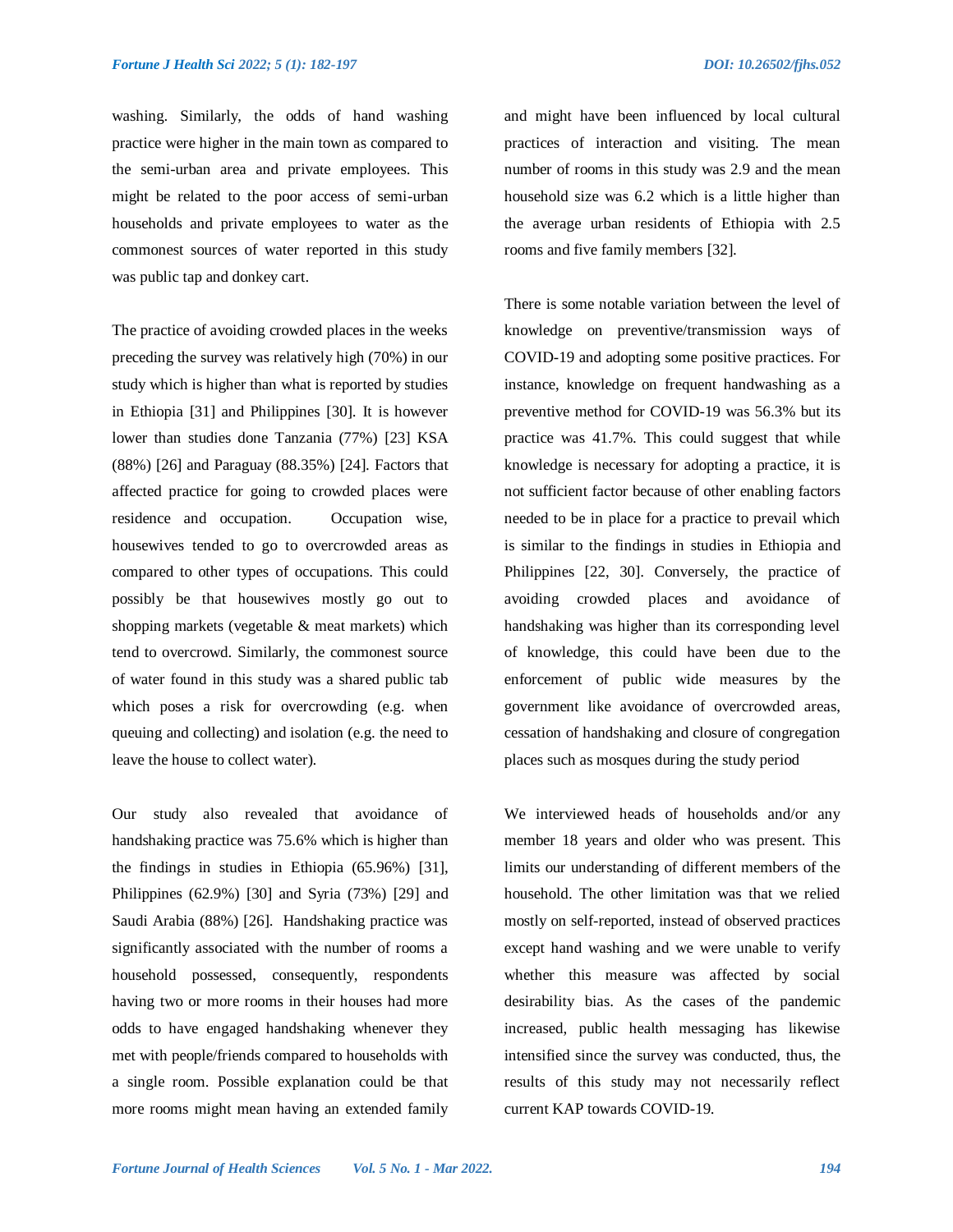## **6. Conclusion**

The Knowledge, Attitude and Practice level of COVID-19 was not optimum at household level. Preventive practices like avoidance of overcrowding and handshaking were relatively good owing to the public wide messaging and enforcement measures by the government. However, hand washing practice as a prime preventive method for COVID-19 was low and was affected by residence, occupation, number of rooms for living and having a good attitude score. Having a good knowledge score alone was not enough to lead to a practice but required other enabling factors for an optimum behavior change to materialize. This implies that much is needed to intensify community engagement and addressing other enabling factors to achieve behavior change at household level.

#### **Acknowledgement**

We are very grateful for the relentless efforts made by our diligent enumerators for successfully completing the data collection process whilst maintaining physical distancing and using personal protective equipment. We are also deeply indebted to Jigjiga University for their technical & financial contribution to undertake this study.

## **Authors' contributions**

**Study conception & design**: Abdifatah Elmi Farah,

**Methodology**: Abdifatah Elmi Farah, Olusola Oladeji, Ahmed Tahir Ahmed and Abdulahi Haji **Data collection & Analysis**: Abdulahi Haji, Ahmed Tahir Ahmed, Abdifatah Elmi Farah **Review of the paper**: All authors read and approved the final version of the manuscript.

#### **Competing interests**

The authors declare no competing interest.

## **References**

- 1. Khan MZA, Kumari S, Mehta J. Global Pandemic of a Century: A Review on the Coronavirus (COVID-19). Int J Phar & Biomedi Rese 7 (2020): 17-26.
- 2. Chen N, Zhou M, Dong X, Qu J, Gong F, Han Y, et al. Epidemiological and clinical characteristics of 99 cases of 2019 novel coronavirus pneumonia in Wuhan, China: a descriptive study. The Lancet 395 (2020): 507-13.
- 3. Huang C, Wang Y, Li X, Ren L, Zhao J, Hu Y, et al. Clinical features of patients infected with 2019 novel coronavirus in Wuhan, China. The lancet 395 (2020): 497-506.
- 4. Bai Y, Yao L, Wei T, Tian F, Jin D-Y, Chen L, et al. Presumed asymptomatic carrier transmission of COVID-19. Jama 323 (2020): 1406-7.
- 5. Organization WH. WHO. WHO Director-General's opening remarks at the media briefing on COVID 19. 11 March 2020,[Internet]. Genebra: World Health Organization (2020).
- 6. e Conhecimento RdI. Coronavirus COVID-19 Global Cases by Johns Hopkins CSSE (2020).
- 7. Rajgor DD, Lee MH, Archuleta S, Bagdasarian N, Quek SC. The many estimates of the COVID-19 case fatality rate. The Lancet Infectious Diseases 20 (2020): 776-7.
- 8. Scullion F, Scullion G. Testing the effects of the timing of application of preventative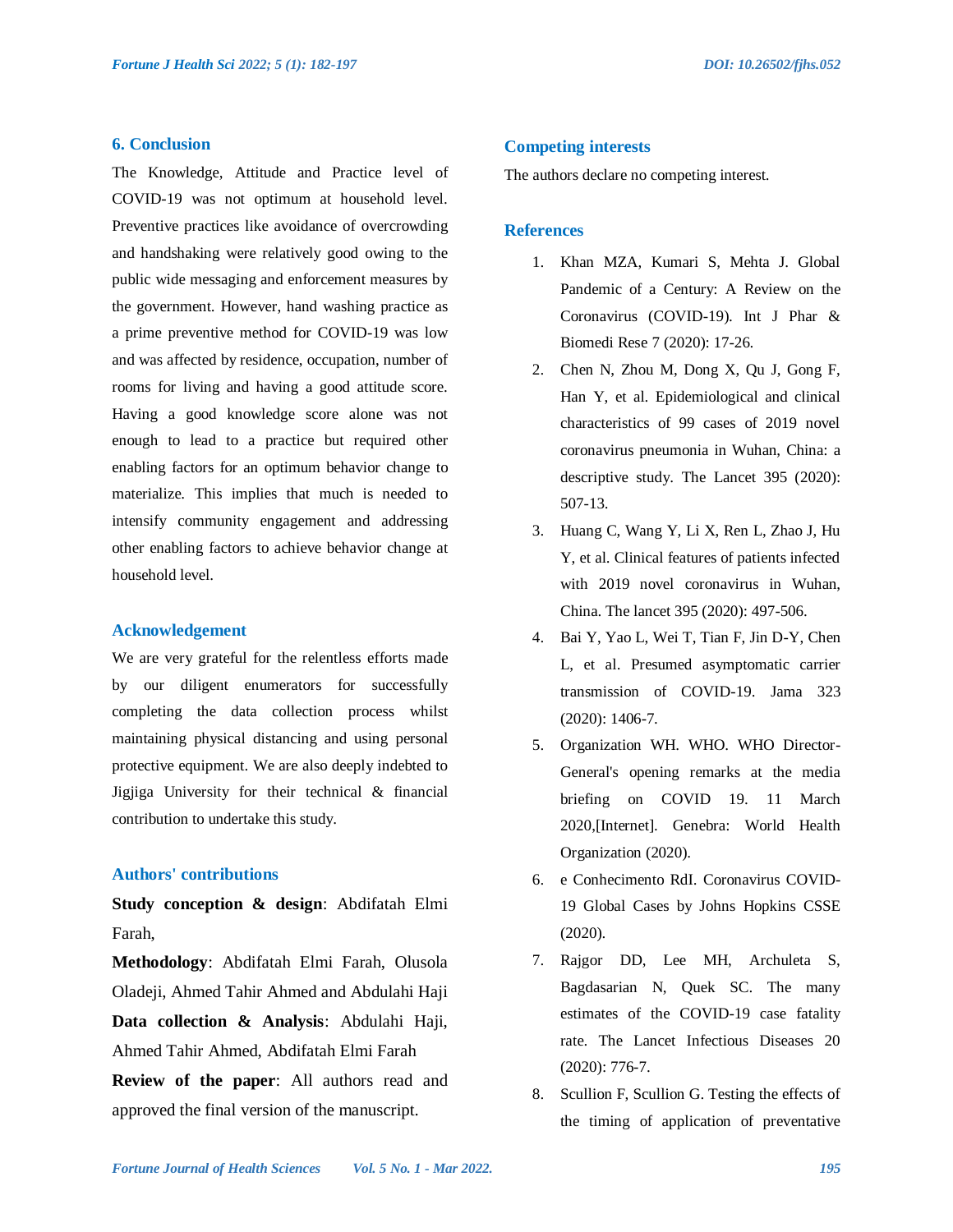procedures against COVID-19: An insight for future measures such as local emergency brakes. medRxiv (2020).

- 9. Anwar A, Malik M, Raees V, Anwar A. Role of mass media and public health communications in the COVID-19 pandemic. Cureus (2020).
- 10. Baye K. COVID-19 prevention measures in Ethiopia: Current realities and prospects: Intl Food Policy Res Inst (2020).
- 11. Cabore JW, Karamagi HC, Kipruto H, Asamani JA, Droti B, Seydi ABW, et al. The potential effects of widespread community transmission of SARS-CoV-2 infection in the World Health Organization African Region: a predictive model. BMJ Global Health 5 (2020): e002647.
- 12. Njenga MK, Dawa J, Nanyingi M, Gachohi J, Ngere I, Letko M, et al. Why is There Low Morbidity and Mortality of COVID-19 in Africa? The American Journal of Tropical Medicine and Hygiene (2020): 200474.
- 13. Organization WH. Responding to community spread of COVID-19: interim guidance, 7 March 2020: World Health Organization (2020).
- 14. Organization WH. Advice on the use of masks in the context of COVID-19: interim guidance, 5 June 2020: World Health Organization (2020).
- 15. Organization WH. Social Stigma associated with COVID-19. A guide to preventing and addressing social stigma. World Health Organization (2020).
- 16. Ajilore K, Atakiti I, Onyenankeya K. College students' knowledge, attitudes and adherence to public service announcements on Ebola in Nigeria: Suggestions for

improving future Ebola prevention education programmes. Health Education Journal 76 (2017): 648-60.

- 17. Person B, Sy F, Holton K, Govert B, Liang A. Fear and stigma: the epidemic within the SARS outbreak. Emerging infectious diseases 10 (2004): 358.
- 18. Zhong B-L, Luo W, Li H-M, Zhang Q-Q, Liu X-G, Li W-T, et al. Knowledge, attitudes, and practices towards COVID-19 among Chinese residents during the rapid rise period of the COVID-19 outbreak: a quick online cross-sectional survey. International journal of biological sciences 16 (2020): 1745.
- 19. Bhaumik S, Moola S, Tyagi J, Nambiar D, Kakoti M. Community health workers for pandemic response: a rapid evidence synthesis. BMJ Global Health 5 (2020): e002769.
- 20. Haque T, Hossain KM, Bhuiyan MMR, Ananna SA, Chowdhury SH, Islam MR, et al. Knowledge, attitude and practices (KAP) towards COVID-19 and assessment of risks of infection by SARS-CoV-2 among the Bangladeshi population: An online cross sectional survey (2020).
- 21. Kebede Y, Yitayih Y, Birhanu Z, Mekonen S, Ambelu A. Knowledge, perceptions and preventive practices towards COVID-19 early in the outbreak among Jimma university medical center visitors, Southwest Ethiopia. PloS one 15 (2020): e0233744.
- 22. Byanaku A, Ibrahim M. Knowledge, attitudes, and practices (KAP) towards COVID-19: A quick online cross-sectional survey among Tanzanian residents. medRxiv (2020).